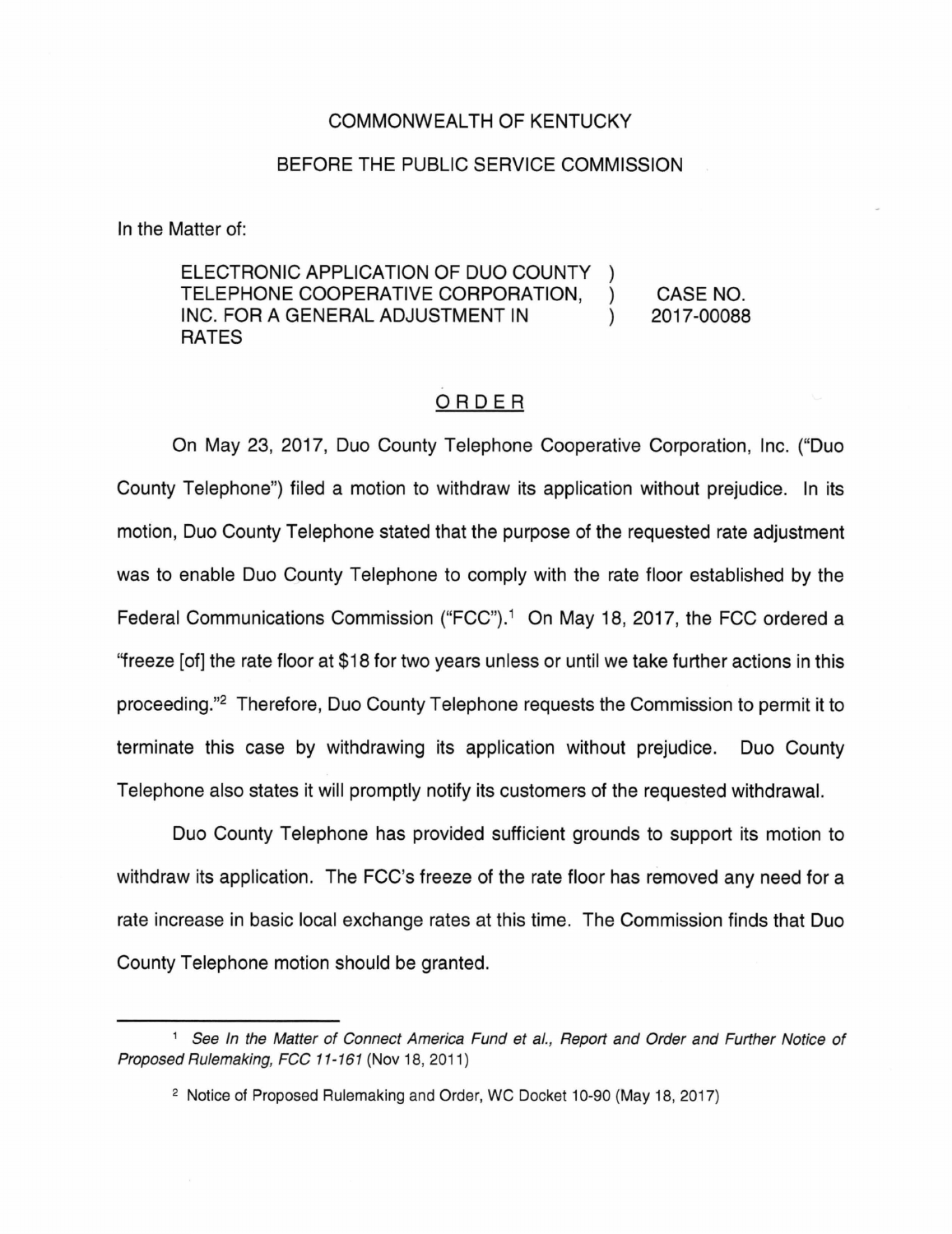IT IS THEREFORE ORDERED that:

1. Duo County Telephone's request to withdraw its application without prejudice is granted.

2. This case is closed and removed from the Commission's active docket.

By the Commission



ATTEST:

 $f_{ov}$ 

Executive Director

Case No. 2017-00088